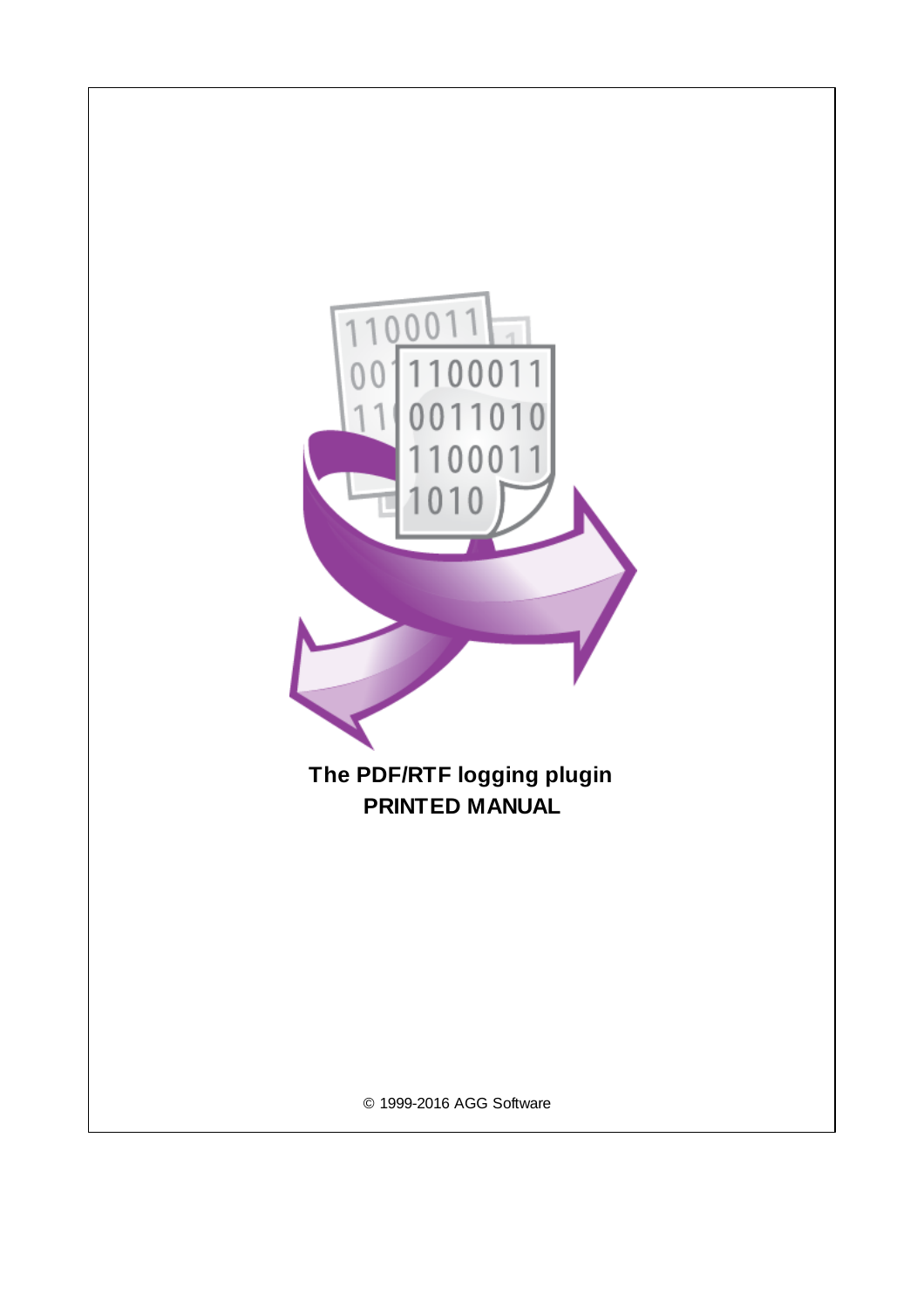# **PDF/RTF logging plugin**

#### **© 1999-2016 AGG Software**

All rights reserved. No parts of this work may be reproduced in any form or by any means - graphic, electronic, or mechanical, including photocopying, recording, taping, or information storage and retrieval systems - without the written permission of the publisher.

Products that are referred to in this document may be either trademarks and/or registered trademarks of the respective owners. The publisher and the author make no claim to these trademarks.

While every precaution has been taken in the preparation of this document, the publisher and the author assume no responsibility for errors or omissions, or for damages resulting from the use of information contained in this document or from the use of programs and source code that may accompany it. In no event shall the publisher and the author be liable for any loss of profit or any other commercial damage caused or alleged to have been caused directly or indirectly by this document.

Printed: 28.11.2016

**Publisher**

*AGG Software*

**Production**

*© 1999-2016 AGG Software http://www.aggsoft.com*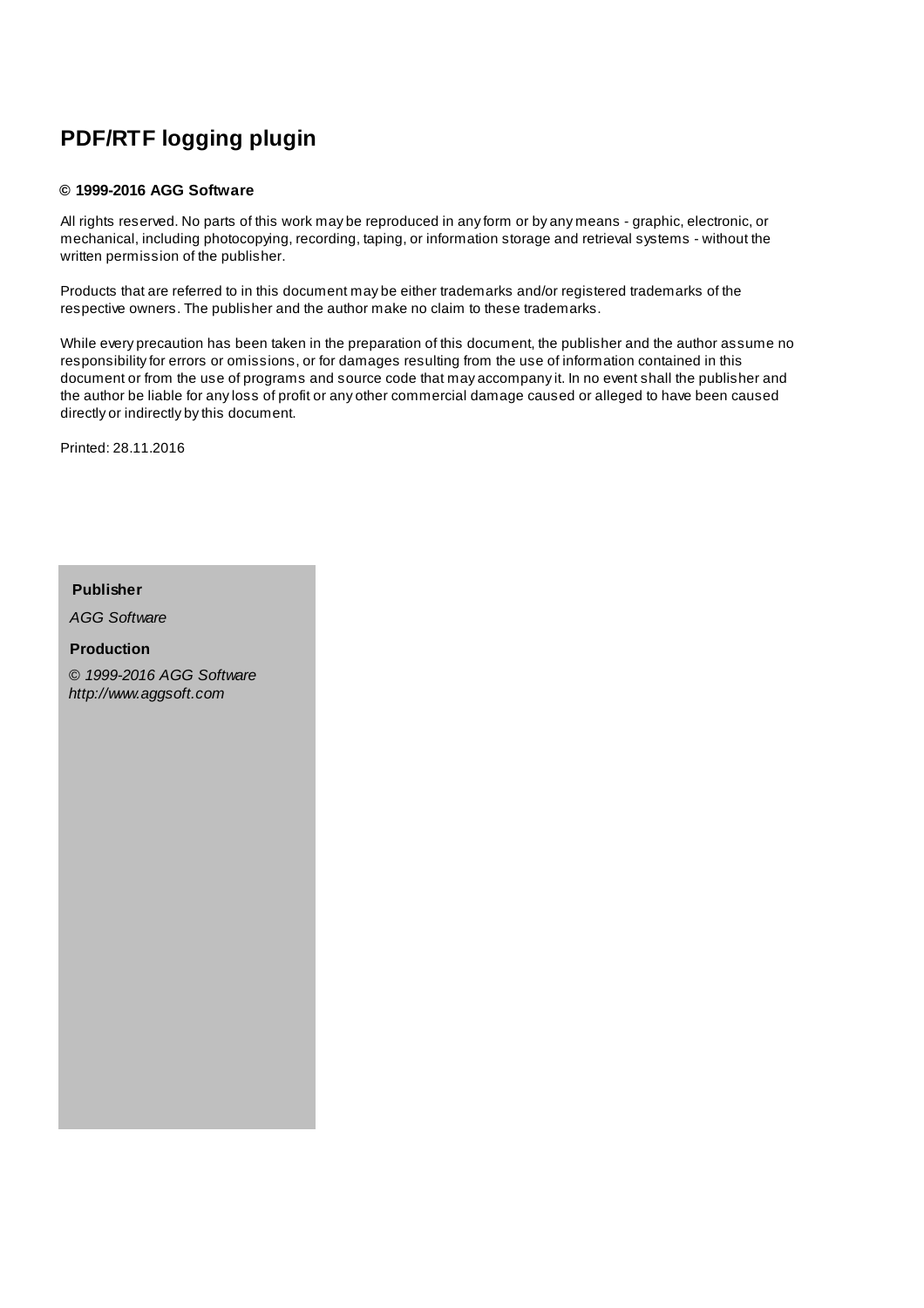# **Table of Contents**

|              | <b>Part 1 Introduction</b>        | $\mathbf 1$  |
|--------------|-----------------------------------|--------------|
|              | <b>Part 2 System requirements</b> |              |
|              | Part 3 Installing PDF/RTF logging | $\mathbf{2}$ |
|              | <b>Part 4 Glossary</b>            | 3            |
| Part 5 Setup |                                   | 3            |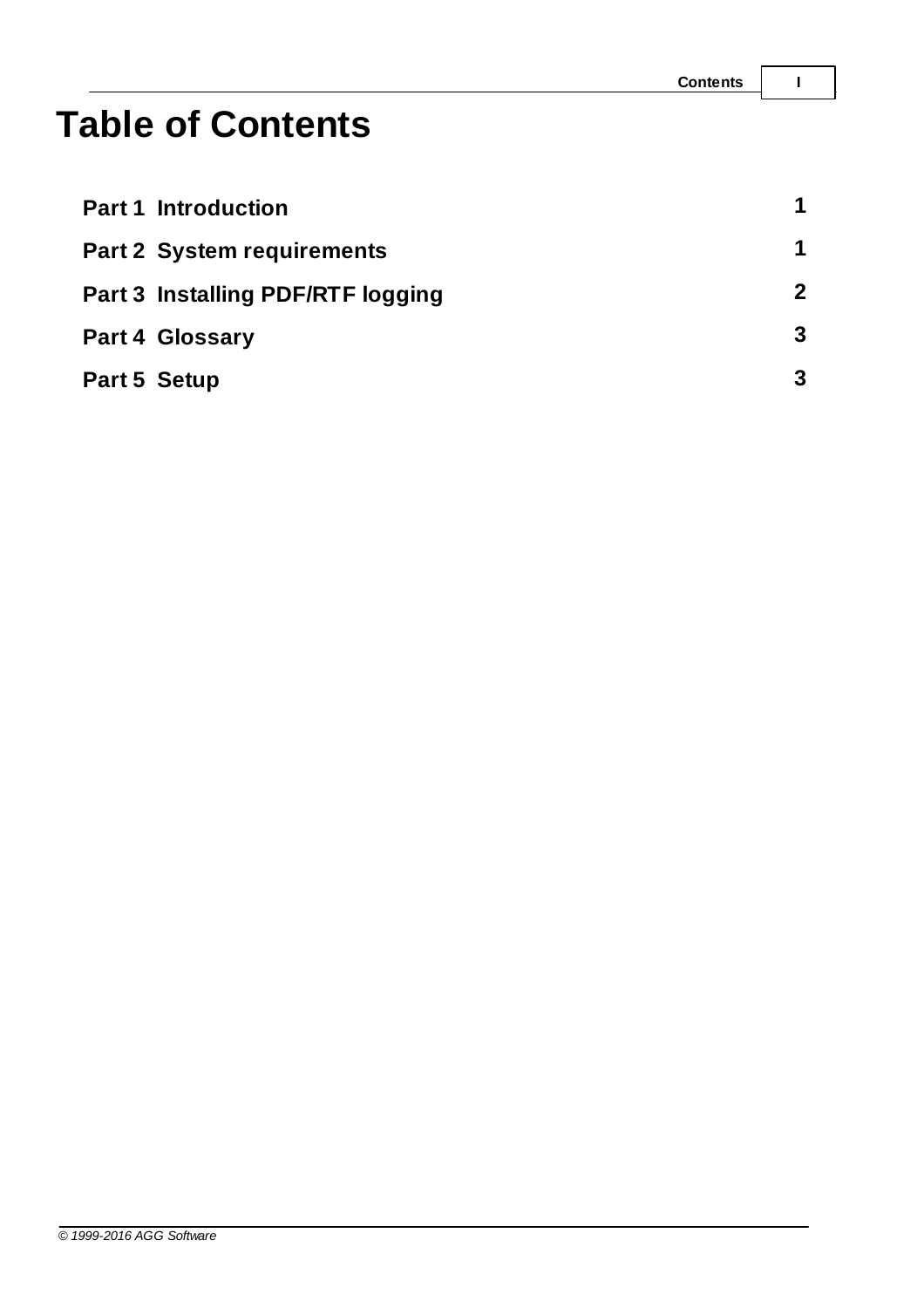### <span id="page-3-0"></span>**1 PDF/RTF logging plugin**

### **1 Introduction**

PDF logging or RTF logging plugin modules allow you to capture data flow from a serial printer to a Adobe PDF or a Microsoft Word RTF document. Modules create ready-to-use files, so you may reprint these files later, copy to another computer or create a backup copy.

Most printers are using ESC/P codes in their output. The EPSON created the ESC/P printer control language, the industry standard for simple, sophisticated, efficient operation of dot-matrix printers was born. With the scalable fonts, high-resolution color raster graphics, and advanced page handling available with ESC/P 2, EPSON has narrowed the gap between dot-matrix and page printers. Features previously found only on laser printers are now available at affordable dot-matrix printer prices.

Our modules support most ESC/P commands and allow to create PDF/RTF documents with different font types and graphics.

### <span id="page-3-1"></span>**2 System requirements**

The following requirements must be met for "PDF/RTF logging" to be installed:

**Operating system**: Windows 2000 SP4 and above, including both x86 and x64 workstations and servers. A latest service pack for the corresponding OS is required. **Free disk space**: Not less than 5 MB of free disk space is recommended. **Special access requirements**: You should log on as a user with Administrator rights in order to install this module.

The main application (core) must be installed, for example, Advanced Serial Data Logger.

#### **Notes for Microsoft Vista and above**:

Since our software saves data to the registry and installs to the Program Files folder, the following requirements must be met:

- 1. You need Administrator rights to run and install our software
- 2. The shortcut icon of our software will be located on the desktop;
- 3. Windows Vista will ask for your confirmation to continue the installation.

NOTE: You can configure the user account only once in order not to see the above dialog box any more. Search Google for the solution of this problem.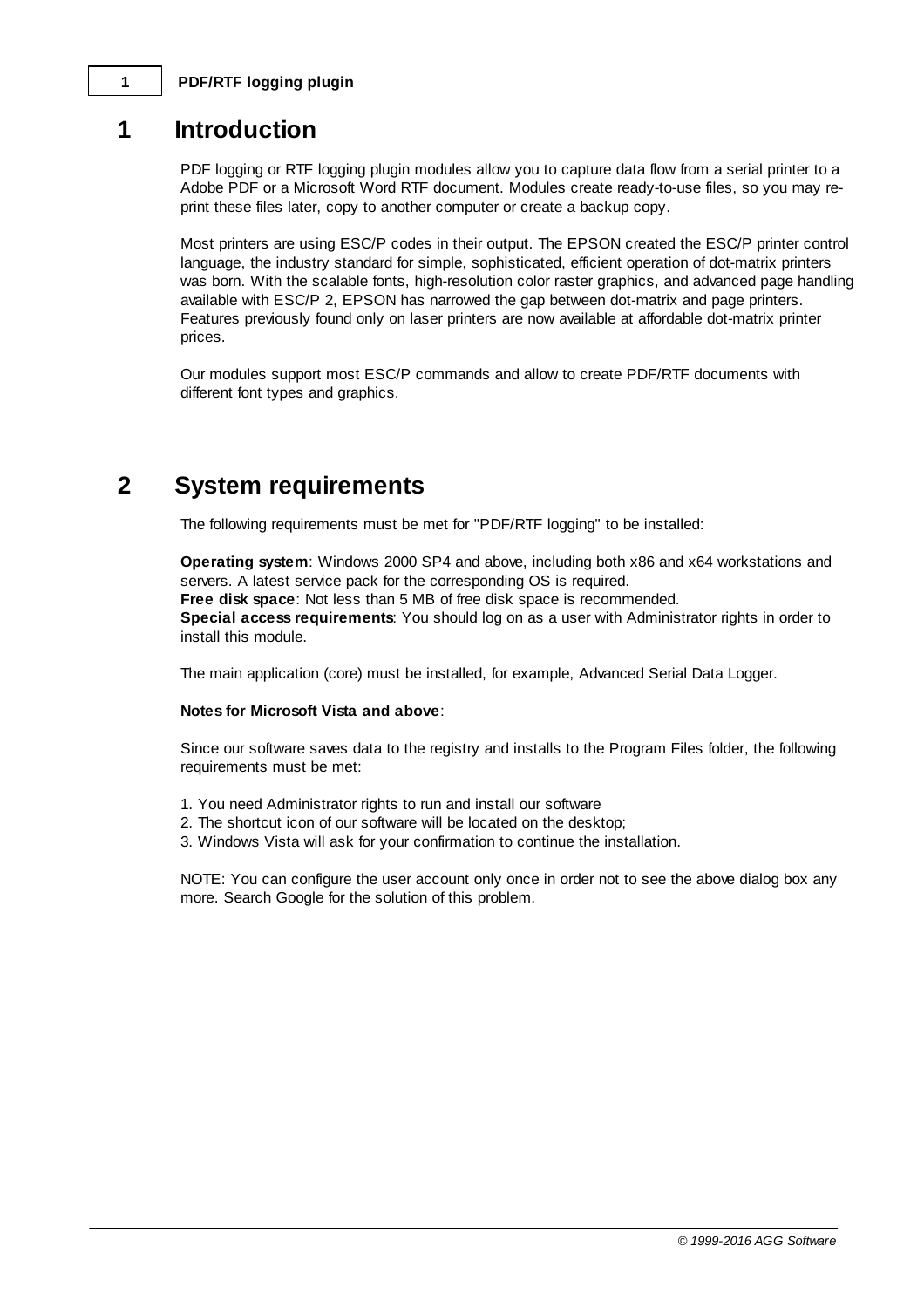# <span id="page-4-0"></span>**3 Installing PDF/RTF logging**

- 1. Close the main application (for example, Advanced Serial Data Logger) if it is running;
- 2. Copy the program to your hard drive;
- 3. Run the module installation file with a double click on the file name in Windows Explorer;
- 4. Follow the instructions of the installation software. Usually, it is enough just to click the "Next" button several times;
- 5. Start the main application. The name of the module will appear on the "Modules" tab of the "Settings" window if it is successfully installed.

If the module is compatible with the program, its name and version will be displayed in the module list. You can see examples of installed modules on fig.1-2. Some types of modules require additional configuration. To do it, just select a module from the list and click the "Setup" button next to the list. The configuration of the module is described below.

You can see some types of modules on the "Log file" tab. To configure such a module, you should select it from the "File type" list and click the "Advanced" button.

| <b>Configuration options</b>                                                                                             |                                                     |    |          |                                  |      |            | 7        | ×      |
|--------------------------------------------------------------------------------------------------------------------------|-----------------------------------------------------|----|----------|----------------------------------|------|------------|----------|--------|
| <b>COM</b> port                                                                                                          | $L_{\rm Q}$ rotation                                |    |          |                                  |      |            |          |        |
| Log file                                                                                                                 |                                                     |    |          |                                  |      |            |          |        |
|                                                                                                                          | File type<br>Adobe Acrobat PDF logging (pdflog.dll) |    |          |                                  |      |            |          |        |
|                                                                                                                          | Log file rotation for data received                 |    |          |                                  |      |            |          |        |
| Log rotation                                                                                                             | $\boxdot$ Create log files on disk                  |    |          |                                  |      |            |          |        |
|                                                                                                                          | Write to log file for data received                 |    |          |                                  |      |            |          |        |
|                                                                                                                          | Write to log                                        |    |          | Write to log file before parsing |      |            |          |        |
| Log file access                                                                                                          | Log file path                                       |    | C:\Logs\ |                                  |      |            | a        |        |
|                                                                                                                          | New file                                            |    | Daily    |                                  |      |            |          |        |
|                                                                                                                          |                                                     | at | 0:00:00  |                                  | 싂    |            |          |        |
| Log deletion                                                                                                             | File name prefix/extension                          |    |          |                                  | data |            |          | log    |
|                                                                                                                          | Limit size                                          | 0  |          | ÷                                | KB   | Clear file |          |        |
| Add date/time stamp to file name<br>Add data source ID to file name<br>Write date/time stamp to file before writing data |                                                     |    |          |                                  |      |            |          |        |
| <b>Other</b>                                                                                                             | Overwrite existing files                            |    |          |                                  |      |            |          |        |
| <b>Modules</b>                                                                                                           |                                                     |    |          |                                  |      |            | Advanced |        |
| . .                                                                                                                      |                                                     |    |          |                                  |      | 0K         |          | Cancel |

**Fig.1. Example of installed module**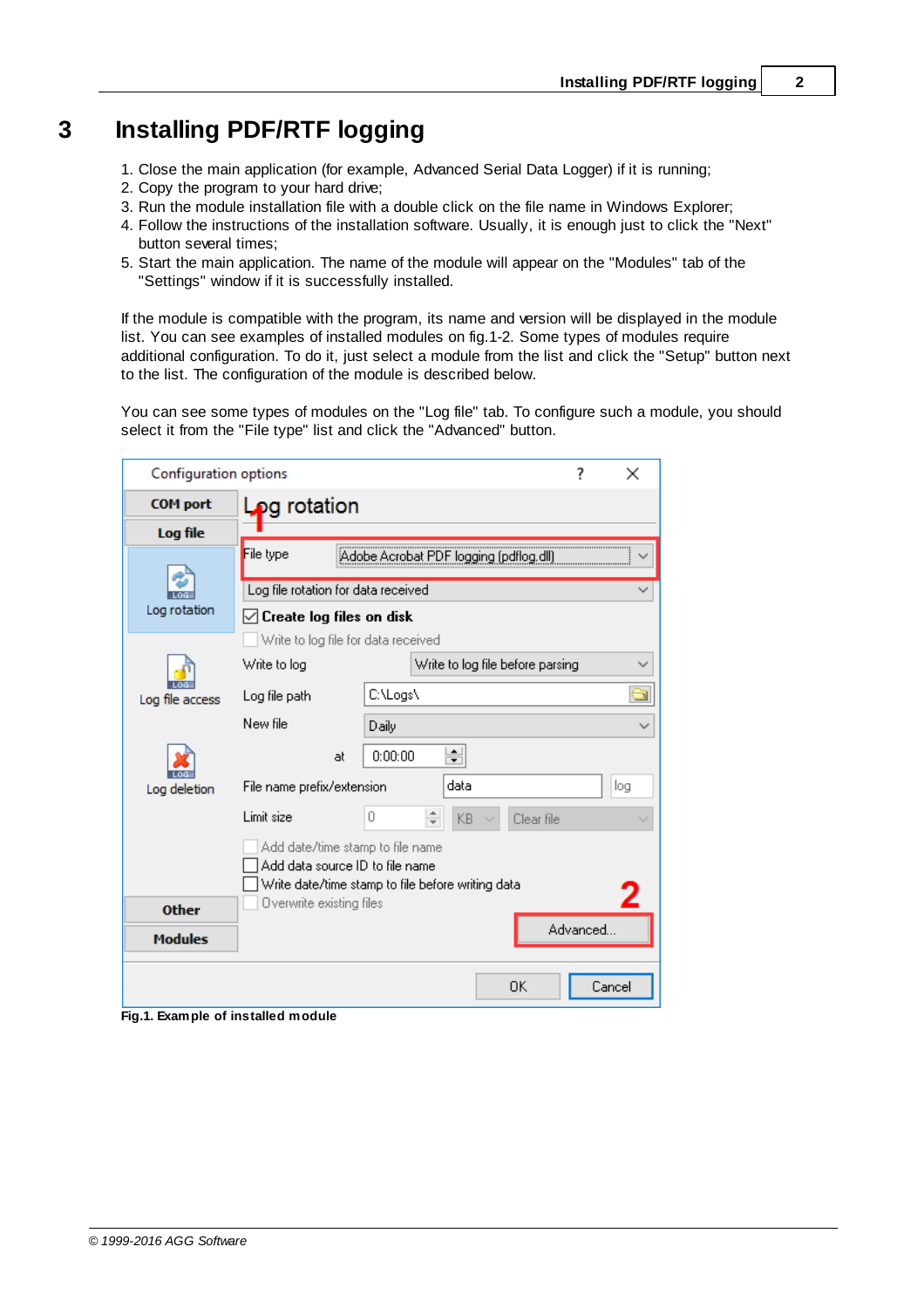### <span id="page-5-0"></span>**4 Glossary**

**Plug-in** - module

**Main program** – the program shell that uses this module. For example: Advanced Serial Data Logger

**Parser** – the module that processes the data flow singling out data packets from it and variables from data packets. These variables are used in data export modules after that.

**Core** - see "Main program".

## <span id="page-5-1"></span>**5 Setup**

### **How to enable**

This plugin can work in the following products only:

- Serial Printer Logger
- Data Logger Suite
- Advanced OPC Data Logger

If you want to enable this data logging plugin you should open the "Log rotation" settings and select the necessary file type (fig. 1). If you will click the "Advanced" button then you may adjust the document settings below.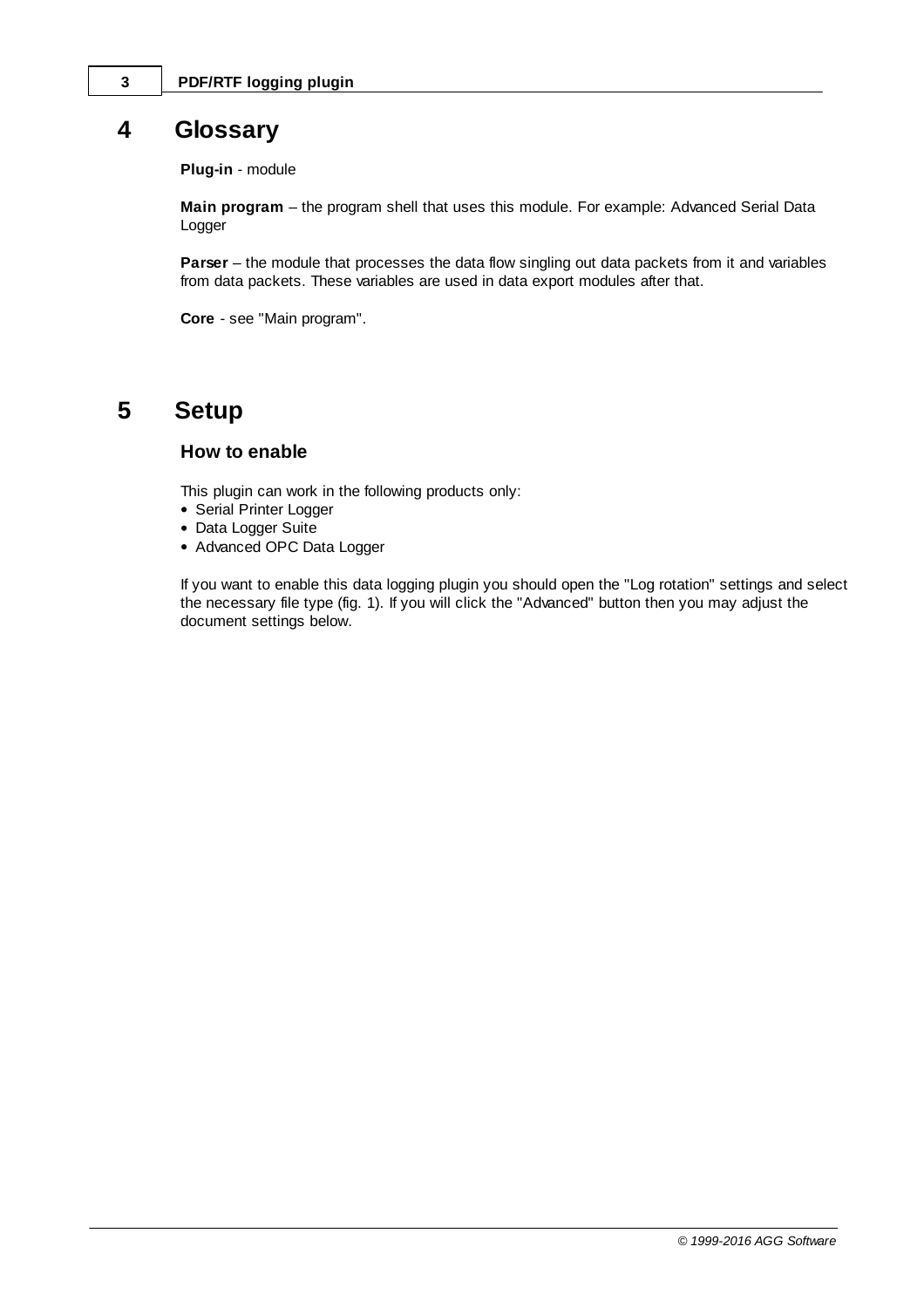**Setup 4**

| Configuration options                                                                                                    |                                          |                       |                                        | ?        | ×      |
|--------------------------------------------------------------------------------------------------------------------------|------------------------------------------|-----------------------|----------------------------------------|----------|--------|
| <b>COM</b> port                                                                                                          | Log rotation                             |                       |                                        |          |        |
| Log file                                                                                                                 |                                          |                       |                                        |          |        |
|                                                                                                                          | File type                                |                       | Adobe Acrobat PDF logging (pdflog.dll) |          |        |
|                                                                                                                          | Log file rotation for data received      |                       |                                        |          |        |
| Log rotation                                                                                                             | $\triangledown$ Create log files on disk |                       |                                        |          |        |
| Write to log file for data received                                                                                      |                                          |                       |                                        |          |        |
|                                                                                                                          | Write to log                             |                       | Write to log file before parsing       |          |        |
| Log file access                                                                                                          | Log file path                            | C:\Logs\              |                                        |          | G      |
|                                                                                                                          | New file                                 | Daily                 |                                        |          |        |
|                                                                                                                          | at                                       | 0:00:00               | 싉                                      |          |        |
| data<br>File name prefix/extension<br>Log deletion                                                                       |                                          |                       |                                        | log      |        |
|                                                                                                                          | Limit size                               | 0                     | $\frac{+}{\tau}$<br>KB.<br>Clear file  |          |        |
| Add date/time stamp to file name<br>Add data source ID to file name<br>Write date/time stamp to file before writing data |                                          |                       |                                        |          |        |
| <b>Other</b>                                                                                                             | Overwrite existing files                 |                       |                                        |          |        |
| <b>Modules</b>                                                                                                           |                                          |                       |                                        | Advanced |        |
|                                                                                                                          |                                          | Fig.1 Enabling module | 0K                                     |          | Cancel |

### **Document settings**

The module allows you to configure the following settings (fig.2):

- **Decode ESC/P control codes** If you'll activate this option, then our module will extract information about a font type and graphics from a data flow. Therefore some options in the dialog window will be disabled.
- **LQ mode** some printers support LQ mode. This mode allows you to select print quality (draft or LQ). In the LQ mode graphics have more density, so if you've found that graphics in a document isn't decoded properly, then try to enable/disable this options.
- **Paper settings** select paper size in your document
- **Font type** please, select a font type that you want to use in a document. Some printer fonts don't exist on a PC, so you should select a font that most compatible with your printer font. In most cases Courier is a best choice. If you want to use another font, then we recommend to use fonts with fixed size of characters like Fixedsys, Courier.
- **Font size** of you've selected to decode ESC/P codes, then this option is disabled, because ESC/P controls font size, otherwise your may define size here.
- **Font charset** if you're printing documents with non-latin characters, then please, select your charset here.
- **Bold**, **Italic** allows you to specify a font type if you've not selected to decode ESC/P codes.
- **Wrap words** allows you to split very long strings to two or more rows in a document.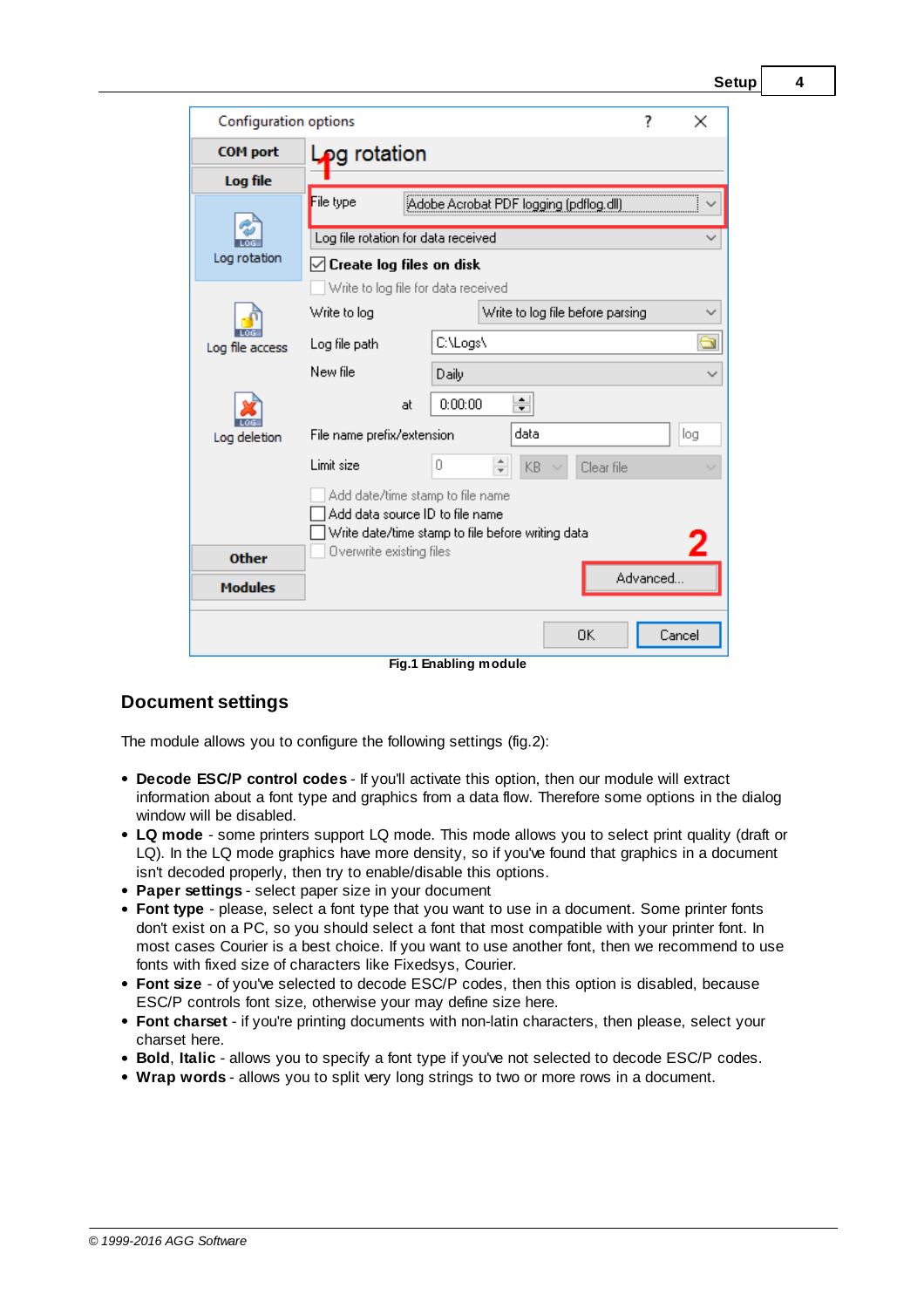#### **5 PDF/RTF logging plugin**

**Tab indent** - the module will replace a <TAB> ASCII code with this number of spaces. This option is available if you've selected to decode ESC/P codes.

| Document settings                     |                                     |                                                   |  |  |  |  |
|---------------------------------------|-------------------------------------|---------------------------------------------------|--|--|--|--|
| Add line feed after carriage return   |                                     |                                                   |  |  |  |  |
| Add carriage return after line feed   |                                     |                                                   |  |  |  |  |
| Decode ESC/P control codes            |                                     |                                                   |  |  |  |  |
| <b>√LQ</b> mode                       |                                     |                                                   |  |  |  |  |
| $\sqrt{}$ New file on Form Feed       |                                     |                                                   |  |  |  |  |
| ◯ New file on Page Eject              |                                     |                                                   |  |  |  |  |
| Paper settings                        | Letter 8 1/2 x 11 in                |                                                   |  |  |  |  |
| w 210<br>$H$   295<br>Paper size (mm) |                                     |                                                   |  |  |  |  |
| Page orientation                      | Portrait                            |                                                   |  |  |  |  |
| Font type and size                    | A MS Sans Serif                     | $\blacktriangle$<br>8<br>$\overline{\phantom{a}}$ |  |  |  |  |
| Font charset                          | <b>ANSI</b>                         | Embedded font                                     |  |  |  |  |
| <br>Font/Page color                   |                                     |                                                   |  |  |  |  |
| Font style                            |                                     |                                                   |  |  |  |  |
| Bold                                  | √ Wrap words<br>Italic              |                                                   |  |  |  |  |
| Tab indent                            | ۰.<br>4<br>$\overline{\phantom{a}}$ | Initialize                                        |  |  |  |  |
| Timeouts                              |                                     |                                                   |  |  |  |  |
| Close file (ms)                       | 싂<br>3000                           | Close file<br>Reset                               |  |  |  |  |
| Reset state [ms]                      | ▲<br>5000<br>▾                      |                                                   |  |  |  |  |

**Fig.2 Module settings**

### **Timeouts**

Timeouts allows you to avoid data loss, damage and garbage.

- **Close file** (ms) allows to close the document after this period. If the module didn't receive any bytes at this interval, then module writes data from an internal buffer to a file and closes a document. Next time the module opens document again and restores a last outputting position. Therefore this timeout allows you to increase a module performance, because decreases a number of "Open/Close" operations. If you'll specify zero in this field, then the module will not use this timeout.
- **Close file button** allows to close file manually.
- **Reset state** (ms) the module resets its state after this timeout. It allows you to restore an initial state of the module if a connection with a printer was broken while print a document. After this timeout the module restores default values of font style, size, graphics mode etc. If you'll specify zero in this field, then the module will not use this timeout.
- **Reset button** allows to reset module state manually.
- **Initialize button** this button resets the module state and additionally resets a last outputting